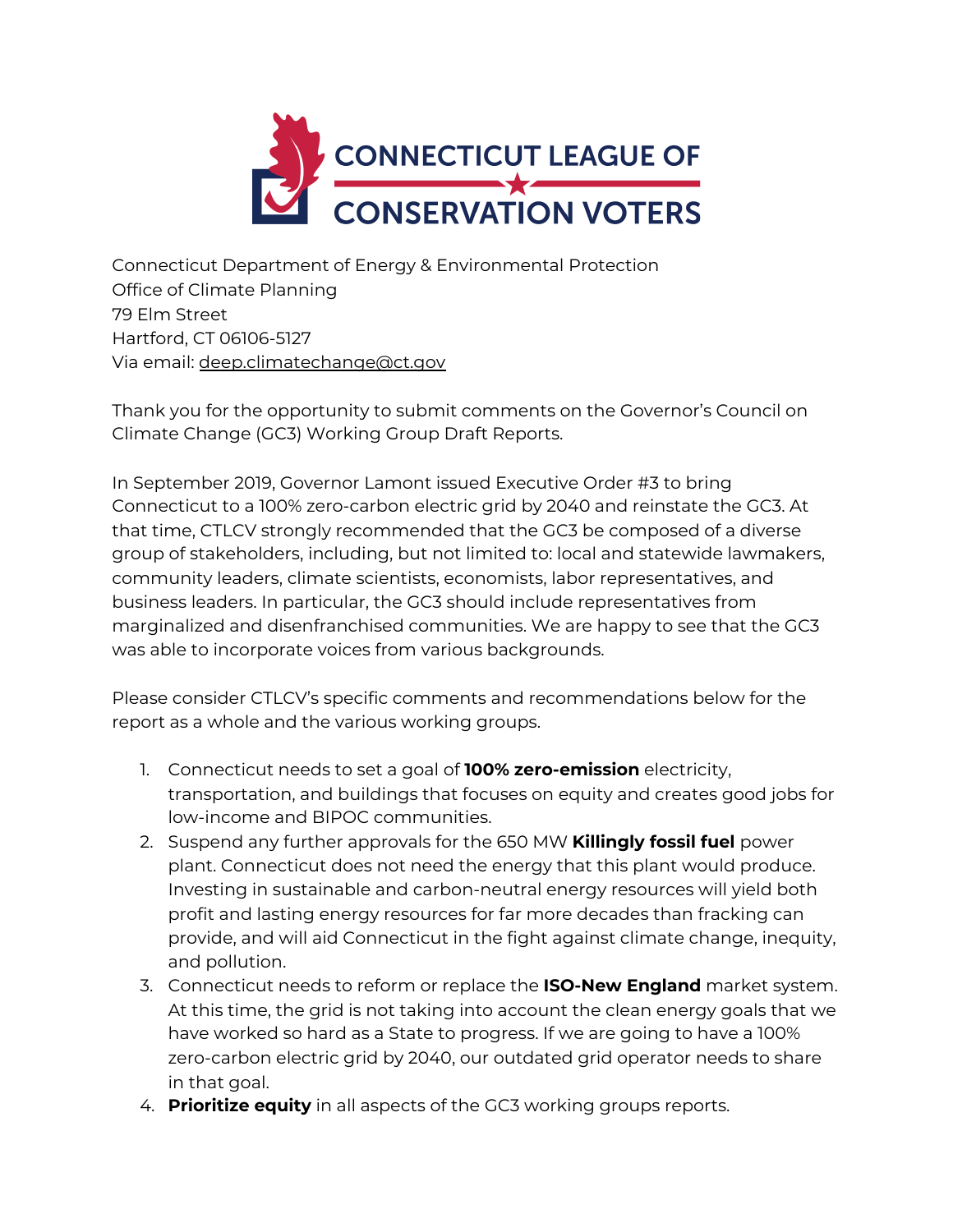5. Action on climate change can start now. We should not wait on final reports to act if the **science is already sound.**

We have reviewed and considered all of the reports and strongly support many of the recommendations. Based on our review, we would like to highlight specific recommendations that are particularly important.

## **WORKING AND NATURAL LANDS**

While we were thrilled to see the focus on working and natural lands in mitigating climate change, we realize there is some overlap between the subcommittees and some confusion as to what each subcommittee was responsible for. Going forward, we would like to see a crossover group for the entire ecosystem to create comprehensive legislation that takes into account recommendations from each subcommittee. Additionally, clarification for which subcommittee Long Island Sound falls under would be beneficial.

#### **FORESTS**

CTLCV supports the emphasis on trees and forests in mitigating climate change impacts and in sequestering carbon. In order to protect and encourage forest growth, we are recommending major policy initiatives are pushed forward.

- 1. Establish a "No Net Loss of Forests" policy as in Maryland to increase forest cover and canopy where needed, avoid losses or conversion of forest, protect and steward resilient forests, mitigate "permitted" loss of forests/trees, and monitor for forests/tree resiliency.
- 2. It is critical to invest in planting and stewarding trees (as well as open spaces/parks, and community gardens) in our major cities to reduce "heat islands", improve air quality, create job opportunities for BIPOC youth, and benefit the health of our most vulnerable communities who are already being disproportionately impacted by climate change and COVID-19.
- 3. It will take funding to make a difference on climate change and we must be willing to invest in natural climate solutions that work and are generally less expensive than most other infrastructure concepts.
- 4. Biomass must not be considered a Class 1 renewable energy.

#### **WETLANDS**

Wetlands are an integral part of Connecticut's climate change mitigation strategy. As natural carbon sinks, wetlands need to be protected and nurtured to provide adequate carbon sequestration measures. Additionally, wetlands provide barriers to increased storm surges and habitat to critical species to preserve biodiversity and act as indicators for healthy waters. In order to protect these critical ecosystems, there are significant policy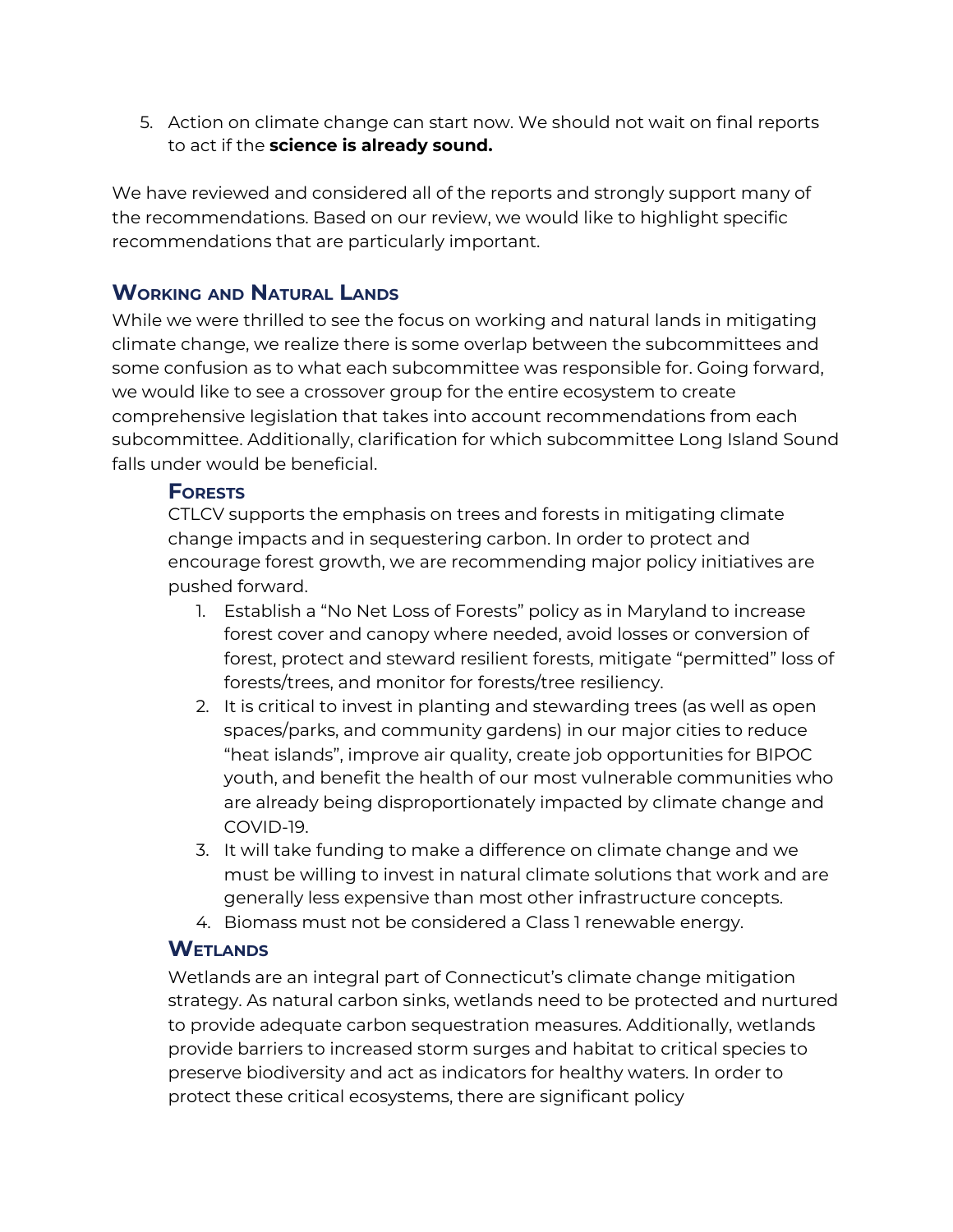recommendations that we would like to see pushed forward in the 2021 legislative session.

- 1. Protect and enhance the ecosystem services value of wetlands using sound science and adaptive management strategies. Protecting our coastlines and tidal wetlands is a wise and data-based solution if we want to protect ecosystem services. Inland and tidal wetlands provide all the ecosystem services, from food and freshwater to carbon sequestration, to water filtration, habitat, and recreation.
- 2. Encourage and expand research on conservation efforts. Provide funding to revise the FIRM maps to include updated precipitation data and alterations in the landscape from changing flood zones.
- 3. Revise the Tidal Wetland Act and the Inland Wetland and Tidal Courses Act to include language stating that wetlands provide flood protection and carbon sequestration. Review the language of the Tidal Wetland Act to include preservation of near-shore soils known as subaqueous soil.
- 4. Review the impacts on affordable housing in legislation that incentivizes development in flood hazard areas, essentially bringing low income families to the hazard. We need to ensure that our policies moving forward are equitable as to not further burden already overburdened communities.
- 5. Reevaluate CT's Green Plan and open space grant programs to prioritize broader acquisition of land and conservation easements for ecosystem services most at risk from climate change.
- 6. Ensure that the GC3 wetlands policy recommendations are aligned with the State Water Plan goals.

## **AGRICULTURE AND SOILS**

While agriculture is a major player in soil health, we need to understand that soils are all around us. Soil health is not just a factor in the agriculture industry, but also relates to infrastructure of impervious surfaces, sewers, wetland soil, and more. Future policies should reflect the big picture of soil health and not only focus on soils relating to agricultural land. There is limited information listed in Connecticut statutes specifically about soil health. Healthy soils resolve a multitude of wrongdoings including water quality and carbon sequestration. Below are policy recommendations referring specifically to soils.

- 1. Connecticut needs specific legislation to change the definition of "Soil Health".
- 2. Change the Soil and Water Conservation Act legislation to include Soil Health, not just erosion.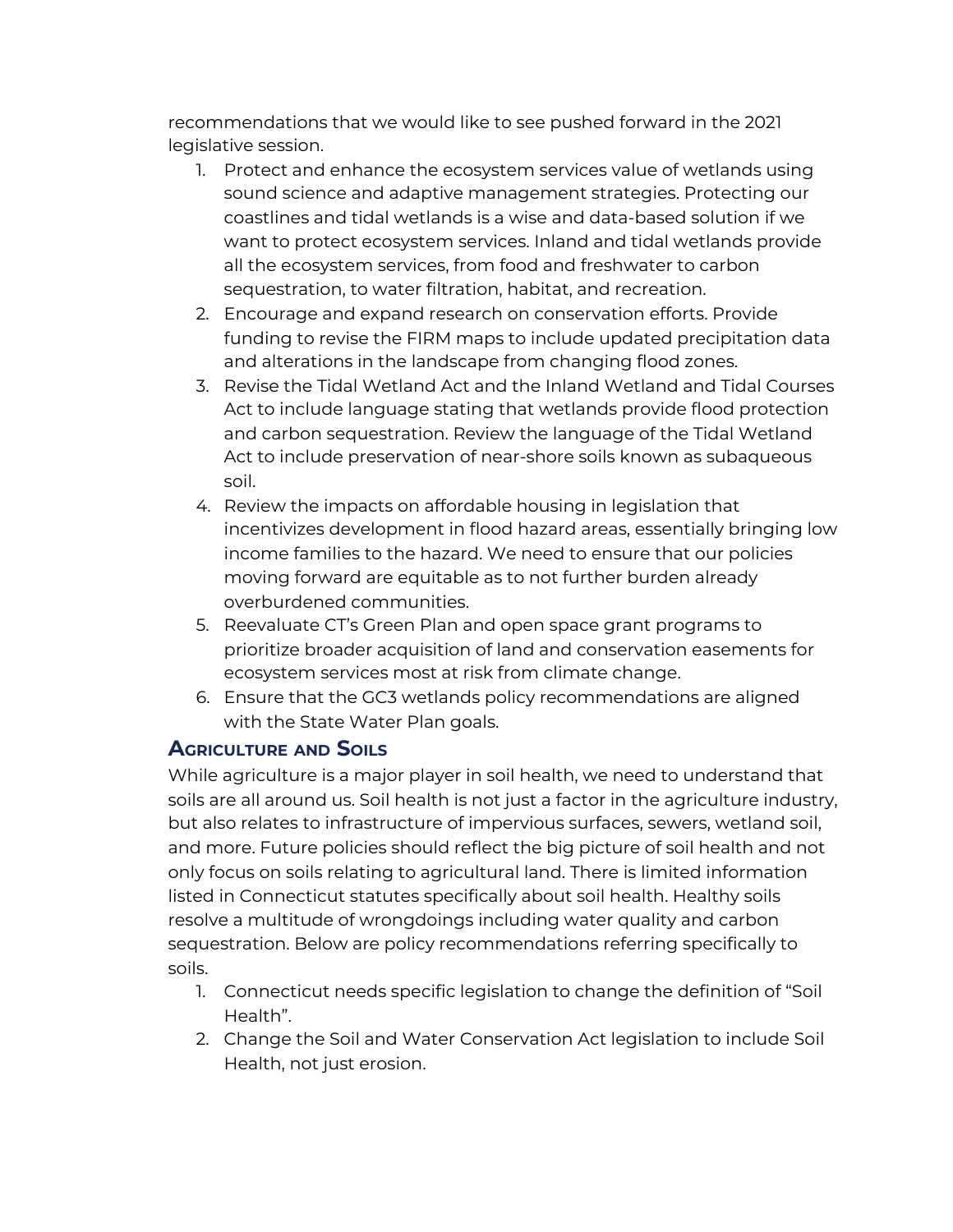- 3. A statewide fund needs to be developed to encourage farmers to do Best Management Practices when it comes to soil health and local foods.
- 4. Encourage programs to invest in composting and anaerobic digestion to synthesize methane and invest in local economies selling organic fertilizers.

#### **RIVERS**

Rivers are a key factor in combating climate change, and Connecticut's rivers have the potential to provide strong climate change mitigation. Healthy waters lead to healthy communities and a healthy economy. However, the changing precipitation patterns, combined with warmer temperatures put our waters at a significant risk to adverse climate change impacts. Although some progress has been made, we must continue to take action to ensure the quality and quantity of our rivers and streams to meet our future resource needs. Below are some specific policy recommendations going forward:

- 1. Strong water conservation policies are critical to mitigate the impacts of drought due to climate change.
- 2. Employ and mainstream nature-based climate solutions that are inexpensive and based on science-driven processes.
- 3. Protect high-quality upland tributaries to keep healthy temperatures in our rivers and streams.
- 4. Invest in stormwater management programs to decrease pollution from runoff.
- 5. Re-establish connectivity of rivers. Invest in culverts based on increased precipitation to allow streams to continue to flow during storm events.
- 6. There is a need to invest in wastewater infrastructure to maintain the level of investments in the Clean Water Fund and take the burden off of ratepayers.
- 7. Develop more comprehensive programs for invasive species management.

# **PROGRESS ON MITIGATION STRATEGIES**

Connecticut has made substantial progress on employing strategies to mitigate climate change impacts. We support the focus that the Mitigation group put on equity and environmental justice. CTLCV focused specifically on the recommendations of four subcommittees, including Buildings, Electricity, Transportation, and Cross-Sector:

**CROSS-SECTOR**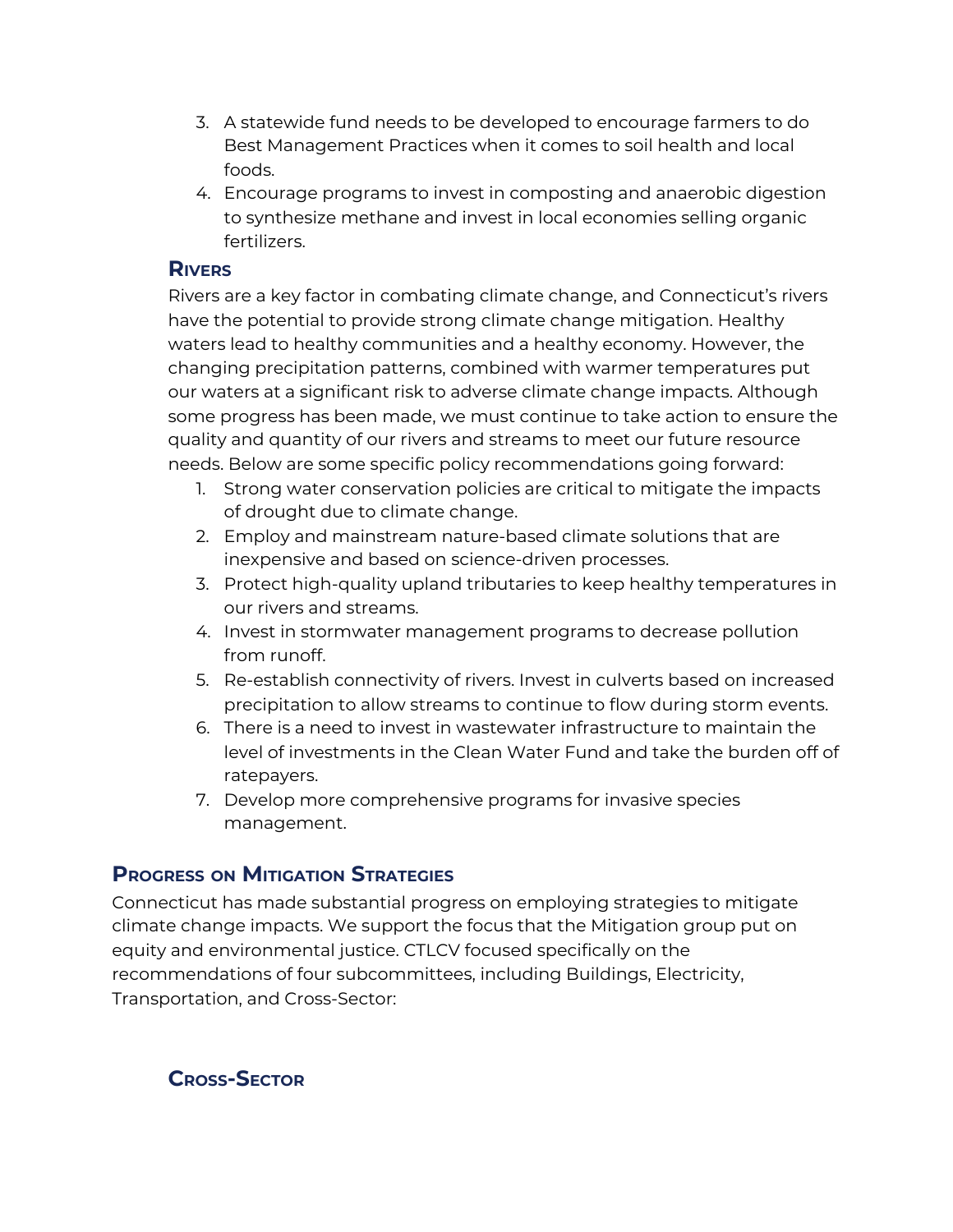There are overlapping strategies we must use to fully transition from a fossil fuel economy to a green economy.

- 1. Strengthen the alignment between State decision making and GHG reduction goals.
- 2. Implement a price on carbon in the transportation and buildings sectors.

### **BUILDINGS**

The building sector is one of the largest contributors to GHG emissions and rising temperatures due to the creation of "heat islands" in cities. CTLCV would like to emphasize the following recommendations to improve sustainability in the building sector.

- 1. Allocate funds to remediate unhealthy homes which would then allow for Energy Efficiency upgrades. This is especially important in low-income and environmental justice communities.
- 2. Develop a strategic plan for transitioning from fossil fuels to renewable thermal technology, including electric heat pumps. Biofuels/Biomass should not be considered renewable thermal technology.
- 3. Expand consumer education and awareness to increase public demand for zero and low carbon technologies. In order to expand use of renewable energy technology, consumers need to first understand what the technology is.
- 4. Set clear end-dates for the expansion and new infrastructure of fossil fuels.
- 5. Create energy saving building codes including stretch codes, carbon codes, and all-electric options. Improving our building codes and standards will ensure that new buildings are sustainable, cost-effective in the long-term, and equitable for both the health and vitality of people and the planet.

## **ELECTRICITY**

Connecticut will continue to become more and more reliant on our electric grid as we transition away from fossil fuels. Therefore, we need to have enough energy, storage and grid technology to support our growing demand. CTLCV recommends:

- 1. Establish clear targets for offshore wind procurement to foster its significant potential to help meet zero carbon goals and work regionally with our New England neighbors to increase purchasing power.
- 2. Plan specific and achievable pathways for students in technical high schools, and for people living in areas where new electric infrastructure will be built, that lead to good paying "green" jobs.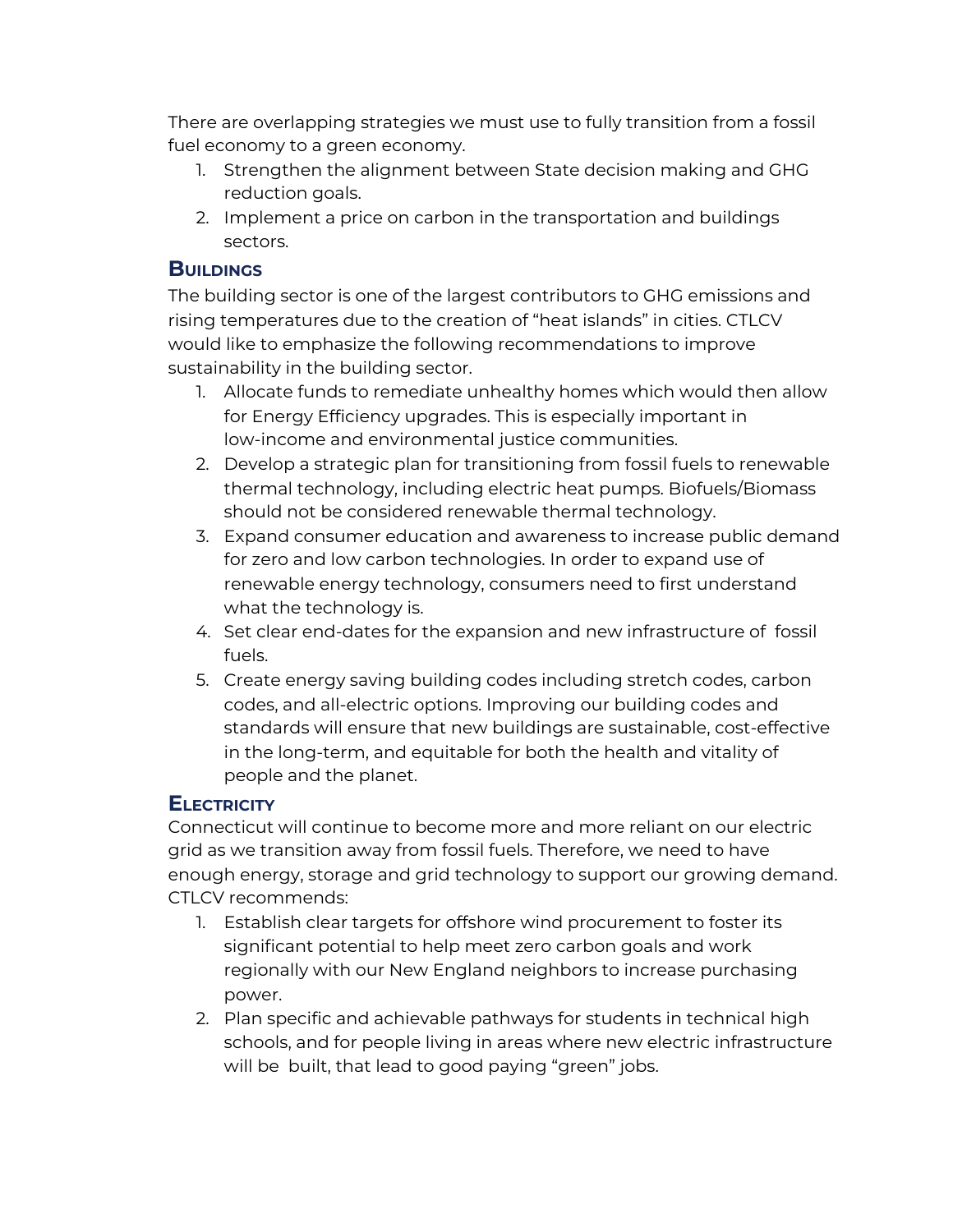3. Commit at least 50 MW of demand reduction per year to the ISO-New England market and ensure that ratepayers do not have to repay that deficit in the next billing cycle.

## **TRANSPORTATION**

The transportation sector is the leading cause of GHG emissions in our State, so it is the first place we must look to combat our climate crisis. We support many of the recommendations in the Transportation report, and recommend these additions:

- 1. Establish Statewide goals for zero-emission medium and heavy-duty trucks and for school transportation.
- 2. All proceeds from the State's GHG emissions-reduction vehicle registration fee should be allocated to CHEAPR, and additional incentives for the low income market.
- 3. Sign onto the Transportation and Climate Initiative to reduce carbon emissions in the transportation sector and allow for complementary policies to promote public transportation, active transportation, electric vehicles and more.

## **INFRASTRUCTURE AND LAND USE ADAPTATION**

Many of the core recommendations for the Infrastructure and Land Use working group have been addressed in other sections of the GC3 reports. Our main recommendation for this report is to improve the ability of efficiency programs to overcome health, safety, and legal barriers (also stated in the Mitigation report and Buildings subcommittee). This will address equity issues while also aligning the State's climate goals:

- 1. Establish an Energy Efficiency and Healthy Homes (EEHH) equity fund.
- 2. Siting decision for clean energy infrastructure should Incentivize and prioritize redevelopment of previously used sites within established neighborhoods, i.e. Brownfields, abandoned lots, and not on prime forest or farmland.
- 3. Require that all utilities consider all projected climate change impacts in their planning and ensure they are consistent with state climate plan goals.

# **PUBLIC HEALTH AND SAFETY**

As climate impacts bear down on Connecticut and are only projected to get worse, unless we seriously start to alter our behavior, we need to plan for the public health and safety of our residents. CTLCV supports all the recommendations in the Public Health and Safety report, and would like to draw particular attention to the below recommendations:

1. Enact policies to protect low-income residents and renters, particularly those in government-supported housing, from indoor heat exposure.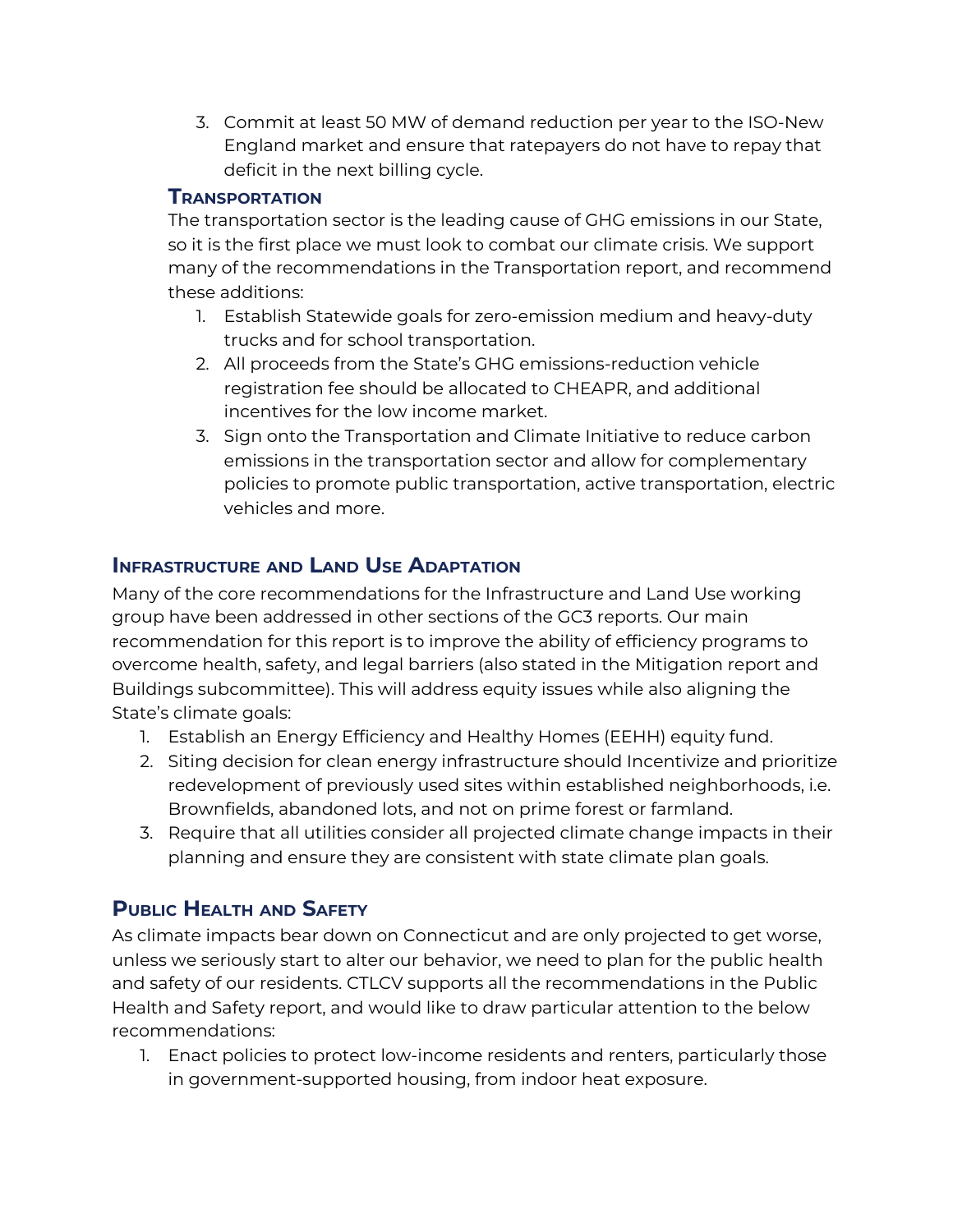- 2. Enact policies to protect residents in vulnerable communities located in flood plains.
- 3. An energy audit program needs to be developed for the water industry to reduce consumption, conserve resources, increase energy efficiency, and reduce greenhouse gas emissions.
- 4. Include a resiliency and a climate assessment for all new legislation to show how each policy will impact climate change and align with our climate goals.

#### **FINANCING ADAPTATION AND RESILIENCE**

Many of the goals of the Financing Adaptation and Resilience working group are addressed in other reports. A main goal for this group would be to:

- 1. Establish a carbon fee to provide a revenue source for resilience and adaptation funding. Funding for climate mitigation and adaptation should be provided by the root cause of climate issues.
- 2. Approve legislation to allow individual municipalities Statewide to form stormwater utilities to fund resilient infrastructure.

## **SCIENCE AND TECHNOLOGY**

In order to adequately and rapidly mitigate climate change, we need to rely on and develop sound science. Connecticut needs to employ the best science and technology practices to preserve our wildlife and ecosystems, clean air and water, and protect public health. The below suggestions are examples of "multi-solving", programs that would help mitigate climate change while providing benefits to public health, recreation, transportation, wildlife health and more. CTLCV supports the recommendations of the Science and Technology working group, with special attention to the following:

- 1. Remove biomass facilities from the list of Class 1 Renewable Energy Sources in the CT Renewable Portfolio Standards.
- 2. Prioritize "proforestation" and natural area preserves on public land and ensure that old growth forests are protected in order to protect native species and maximize carbon accumulation, fight climate change, and protect public health.
- 3. Protect Keystone Species on land and water as an essential part of ecosystem integrity.
- 4. Ensure that all communities, especially low income and BIPOC, have access to clean and safe nature preserves.
- 5. Invest in reliable and safe people-powered (walking and biking) and public transportation.
- 6. Develop local systems for resource and food distribution to reduce fossil fuel usage and create a plan to deal with unknown and unpredictable disruptions.